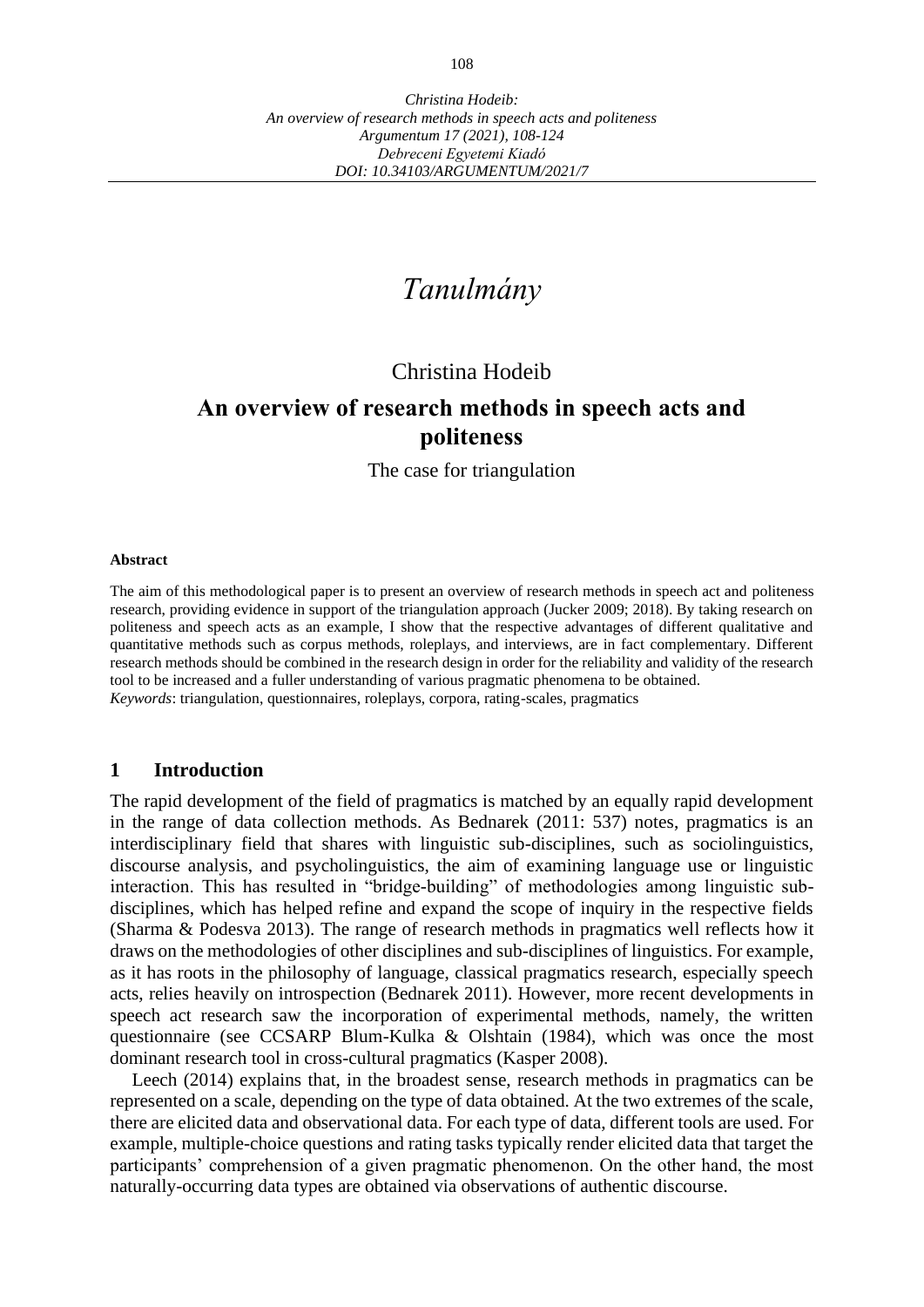In a similar vein, in his assessment of research methods in the speech act of compliments, Jucker (2009) borrows Clark and Bangerter's (2004) trichotomy of research methods and explains that data collection in pragmatics is divided into three categories: armchair methods, laboratory methods, and field methods. These labels refer to the practices followed by researchers in source linguistics sub-disciplines from which such methods are borrowed. Armchair methods originate from descriptive and corpus linguistics. While they refer to the researcher's reliance on intuitions to make grammaticality judgments in formal linguistics, armchair methods in corpus linguistics refer to consulting corpora in a computer-meditated setting (Fillmore 1992). Laboratory methods draw on methods from psycholinguistics and experimental linguistics and are used to collect data in controlled environments using different elicitation methods such as roleplay situations. Finally, field methods, borrowed from sociolinguistic research, incorporate such procedures as observing language use in natural and everyday contexts, and resort to a wide array of resources for these data including emails and text messages. Jucker (2009: 1615) maintains that no single method has merits that others lack, but each of the different methods constitutes a sound research method that "can be used to increase our knowledge of language and language use as long as they are used judiciously with a clear understanding of their respective strengths and limitations."

Given the interdisciplinary nature of pragmatics and the wide range of research questions and objectives it subsumes, including philosophical, empirical, cultural, etc., O'Keeffe et al. (2011: 34) argue, similarly to Jucker (2009), that no single research method is better than other methods. This poses challenges in the process of choosing the optimal methodologies in the research design. These challenges are well embodied in two major areas of pragmatics research: speech acts and politeness for the following reasons. First, in the case of speech acts, as they are essentially interactional and spoken phenomena investigating them in naturally-occurring data is optimal. However, they are also influenced not only by the context but also by various social factors such as gender, social distance, status, etc. (Blum-Kulak & Olshtain 1984). What this means is that even if a speech act can be observed and recorded in sufficient volume, locating speech acts in naturally-occurring data is time-consuming, and the researcher will not be able to find exhaustive contexts in which the influence of all social variables can be tested. On the other hand, a researcher might use questionnaires, which resolve the problem of frequency and representative contexts, but would yield artificial data that are only representative of speakers' prototypical knowledge (Barros García & Terkourafi 2014; Leech 2014). Second, as far as politeness is concerned, recent developments in politeness theory have shown that politeness subsumes not only what the speaker says, or linguistic production, but also the hearer's evaluations of what the speaker says, or evaluative politeness (Mills 2011). Moreover, politeness also has metapragmatic manifestations involving the way lay people talk about it in everyday contexts and the range of descriptors they use to describe it (Kádár & Haugh 2013). The methodological consequences of the complexity of politeness are that it necessarily demands a multi-method approach to tackle all three aspects, which again poses challenges for naturally-occurring data similar to the case of speech acts. Another difficulty in understanding and examining politeness that also raises methodological concerns is the fact that evaluations of politeness are difficult to capture in online interactions, not least because such evaluations may not be verbally presented. Similarly, for metapragmatic politeness, naturallyoccurring data are not the best choice but rather questionnaires or interviews; as Kádár and Haugh (2013) remark, investigating metapragmatic politeness involves teasing out the various descriptors and the semantic fields making up such descriptors in order to fully understand the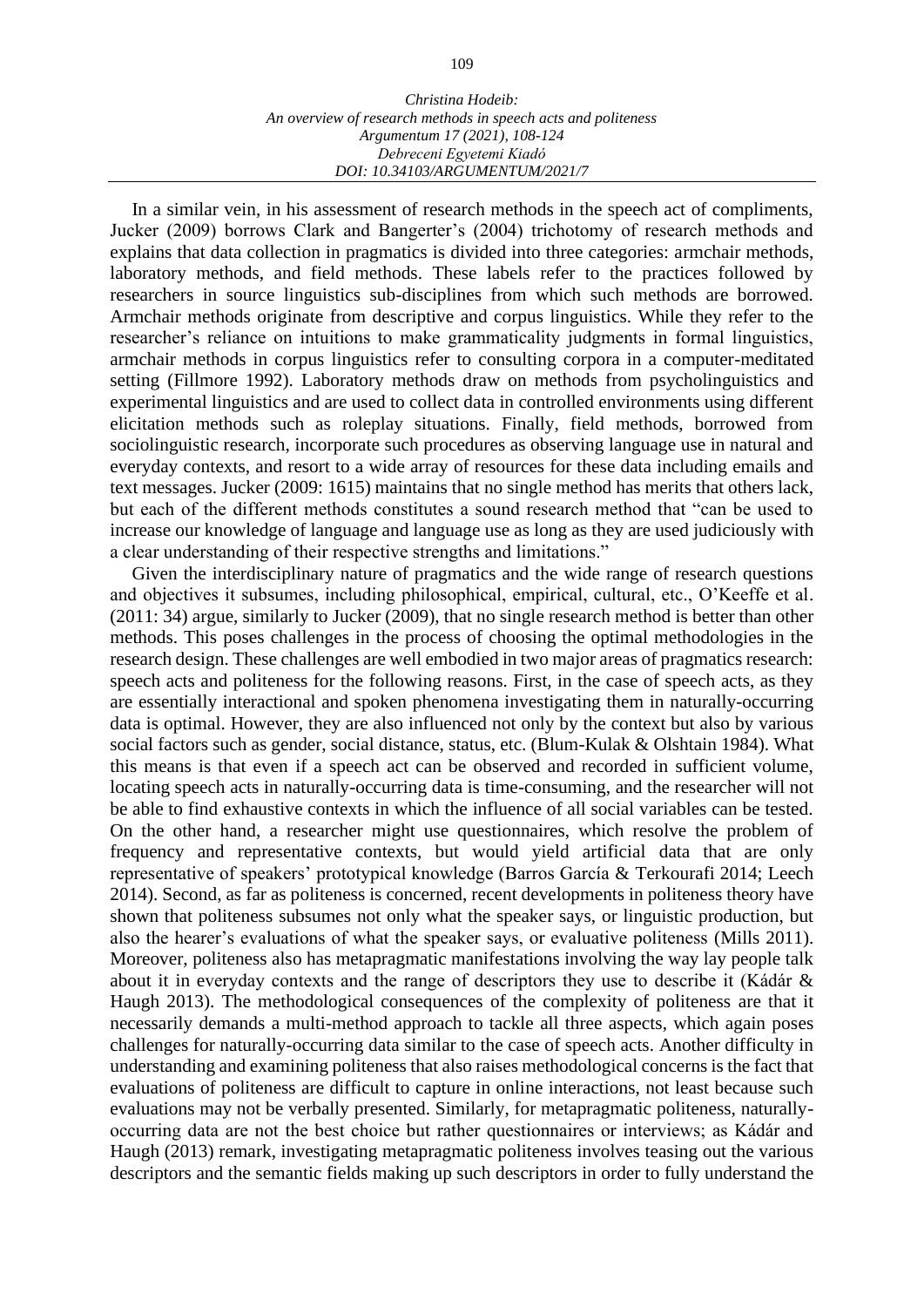mental conceptualization of politeness for native speakers. Consequently, such data are better obtained by means of direct elicitation methods such as interviews or questionnaires in which participants are explicitly invited to reflect on the metapragmatics of politeness.

Based on this brief introduction of different types of data and the challenges of collecting data for speech act and politeness research as part of the overall challenges of data collection in pragmatics, the aim of this methodological paper is to present an overview of research methods in intercultural pragmatics by focusing on two key areas of research: politeness and speech acts. By drawing on the respective advantages and disadvantages of different research methods applied in politeness and speech act research, the paper provides evidence in support of the triangulation approach to research design. More particularly, I argue that a full picture of complex interactional phenomena such as politeness and speech acts can only be obtained by resorting to multiple research methods. In addition to this, the paper also contributes to the literature on evaluating research methods in pragmatics, which has been noted to be rather limited (Yuan 2001: 273). I address the following questions:

- 1) What aspects of speech act and politeness research can the different methods be used in investigating?
- 2) What are the advantages and disadvantages of each research method?
- 3) In what way is adopting a triangulation research design beneficial for examining speech acts and politeness?

The paper is organized as follows: in the next section, I briefly outline the method adopted in this study. In section 3, I go through a detailed presentation of naturally-occurring data collection methods such as participant observation. In section 4, I move onto elicitation methods, and I devote each sub-section to an exploration of one such method, with reference to the different implementations found in previous works on speech acts and politeness. After that, in section 5, I discuss the implications that the advantages and disadvantages of the different research methods have on research design in terms of triangulation. The paper then concludes with a summary of the main conclusions that can be drawn from the discussion.

# **2 Methodology**

In reviewing different research methods, I conduct a meta-analysis of representative studies that can be categorized into three types. The first category contains studies, which deal with research methods and data collection in pragmatics generally and reflect on the applications, advantages, and disadvantages of the reviewed methods. In the second category, we find research devoted to the comparison of different data collection methods, as applied in speech act and politeness research. The third category consists of studies on different aspects of politeness; production, evaluation/perception, and metapragmatic politeness.

# **3 Naturally-occuring data collection methods**

Since pragmatics deals with language use in context, there is an intuitive appeal to using naturally-occurring discourse, which is any discourse type, written or oral, that exists independently of the intention of the researcher (Leech 2014; Jucker 2009). Traditionally, as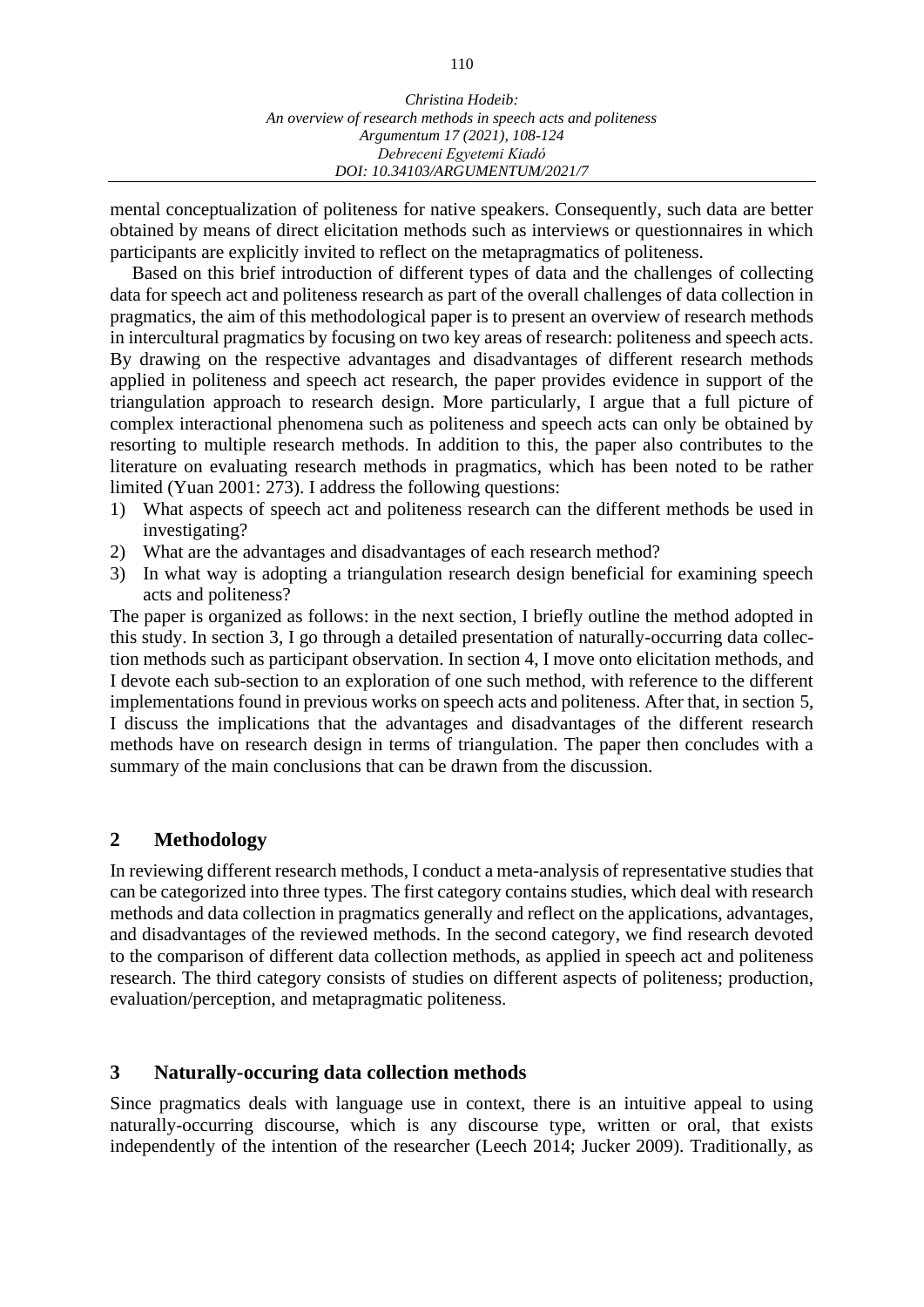Kasper (1999) explains, two methods are most frequently used in archiving naturally-occurring and authentic data; note-taking and recordings.

If the aim of the research, for example, is to examine speech act production in single utterances, taking notes may be a more advantageous method. Taking notes is a field method that requires the researcher to write down every instance of the targeted speech act or pragmatic phenomenon after it happens (Leech 2014). Even though this method is less intrusive than recordings (Márquez Reiter and Placencia 2005) and is beneficial in obtaining data that reveal social information about the speakers and the occasion/context in which the discourse arises (Jucker 2009), taking notes has its own disadvantages. Leech (2014) points out that the data can only be "sketchily" noted down as the researcher cannot predict when the exact sought-after information would figure. This leaves the process of note-taking to the memory of the researcher, which jeopardizes the accuracy of the data obtained (*ibid*: 256). Kasper (1999) also speaks of another downside for note-taking, even in the case of recording instances of isolated speech acts. She argues that note-taking is not effective in capturing the full complexity of some speech act responses such as compliment responses. Kasper (1999: 74) notes that such responses are typically multi-turn utterances that embody the speaker's struggle to balance accepting the compliment and avoiding self-praise. She concludes that note-taking generally fails in capturing the nuanced details of everyday speech and the influence of more subtle speech components including pauses, interruptions, and silences.

In this regard, audio and/or video-recordings of authentic discourse are more beneficial if the researcher is examining speech features that frequently appear in longer chunks of discourse such as turn-taking, overlaps, self-corrections, etc. (Kasper 2008). However, obtaining authentic data via recordings is fraught with trouble as "the observer's paradox" is most likely to occur in such settings (Labov 1972). To go around the observer's paradox, researchers may use surreptitious recordings and only tell the participants of the recordings after obtaining the data.<sup>1</sup> This raises ethical issues, however, and does not guarantee the informants' consent, so the researcher runs the risk of ending up with no data (Márquez-Reiter & Placencia 2005; Jucker 2018). Moreover, using recordings may be especially ineffective for studies on speech act realization patterns. More specifically, in the case of apologies, Cohen (2006: 24) maintains that ethnographic observations are "extremely time-consuming and not very productive." Additionally, ethnographic observations do not yield data on the full range of the speech act categories and they are impossible to control for social factors such as the severity of the offense, social distance, age, gender, and the relative social power dynamics between the interlocutors (Cohen 2006).

In addition to the classical methods discussed above, with the development of technology, corpus methods have become especially popular in pragmatics research. According to Flöck and Geluykens (2015), corpora provide large bodies of spoken and written data, which makes quantitative data analysis in speech act studies possible. Corpus methods can be used to eliminate bias in data collection and to provide balanced data that are fairly representative of the targeted population, if sampling procedures are careful to include due proportions of the population (Leech 2014). In this way, the language use of sub-populations within a corpus can be compared, in addition to the researcher being able to conduct comparative research using the data of more than one corpus. However, corpus methods also have certain shortcomings. For

<sup>1</sup>As noted by the reviewer of this manuscript, surreptitious recordings are a serious breach of ethics and data protection and so are not allowed.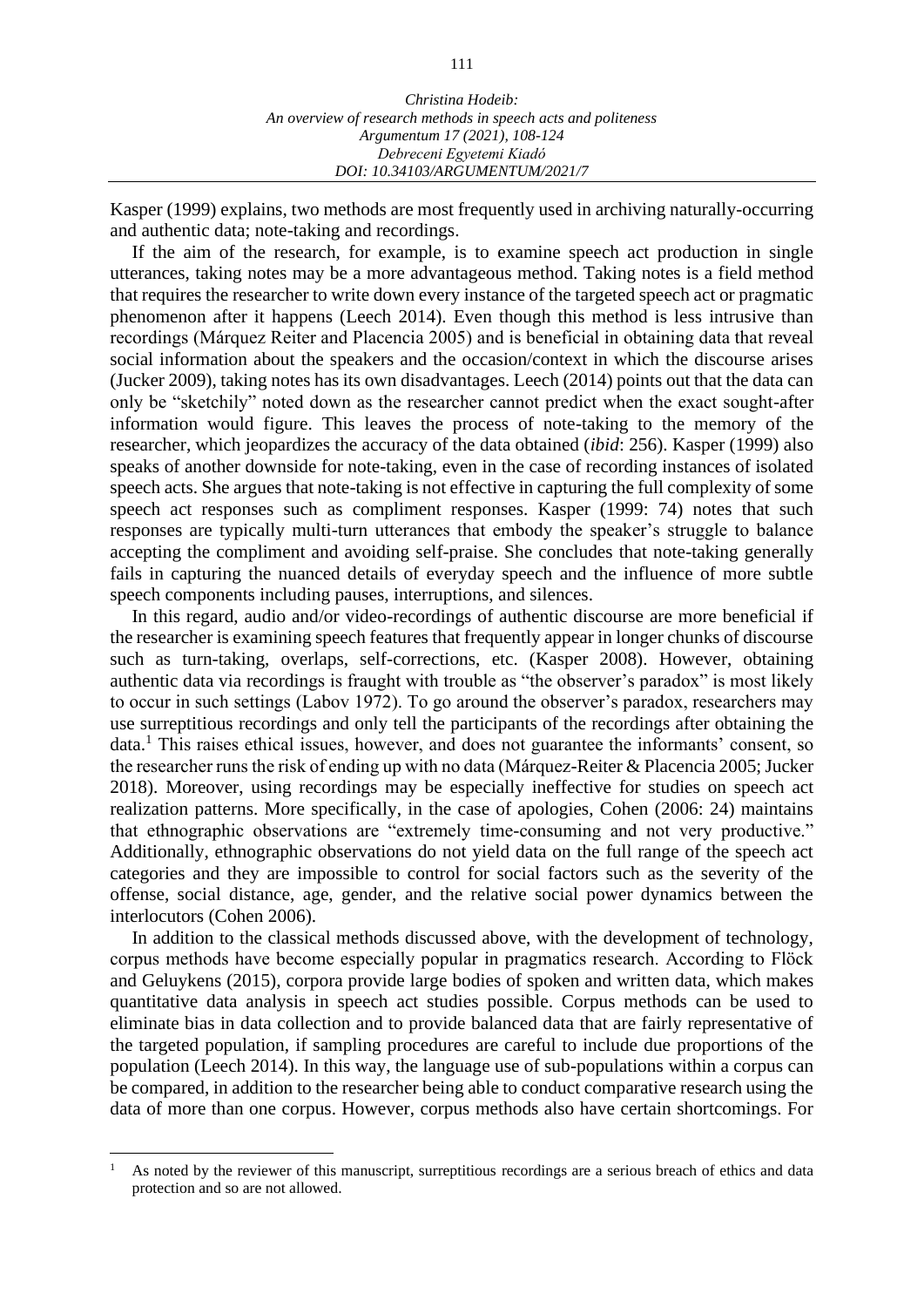example, Jucker (2009) mentions that a researcher can only use a corpus to some extent in researching speech act realization patterns. Corpora can be searched in terms of specific combinations of syntactic form and lexical items such as IFIDs. This is problematic for speech act research for the following reasons, as presented in Jucker (2009); first, there is the problem of precision. Based on defined search strings, the corpus can yield results that may contain the form of the targeted speech act but not the function. Second, there is the problem of recall, which is extremely common in searching for speech acts that have an unpredictable form. If the researcher only feeds the corpus certain pre-defined search strings, this may result in many noncanonical speech act realization forms being overlooked (ibid: 1617).

From the discussion above, it becomes clear that methods of collecting authentic discourse have certain inadequacies that can only be overcome by resorting to elicitation methods, which I address in the next sub-section, starting with a review of one of the most widely used elicitation methods, the questionnaire.

### **4 Data elicitation methods**

#### *4.1 Questionniares*

One of the most widely used data collection methods in pragmatics research is the questionnaire. The most frequent questionnaire formats that are used are the production questionnaire, multiple-choice questionnaires, and rating scales (Kasper 1999; Kasper 2008). For the purposes of this discussion, which is centered on speech acts and politeness, I will be dealing only with production questionnaires and rating scales, starting with production questionnaires; multiple-choice questionnaires lie at the far end of controlled data collection methods (Leech 2014: 249) and limit the participants' choices of speech act and politeness production patterns. Despite the fact that they can be used in eliciting comprehension and perception data (ibid: 248), I would still argue that they are the least effective tools as there is always a chance that they bias the participants' responses, resulting in skewed results.

#### *4.1.1 production questionniares*

The most basic form of the production questionnaire consists of a description of a situation followed by an empty slot for the participants to fill in the targeted communicative act. This is called the Discourse Completion Test (DCT) format. As Kasper (1999) explains, the open slot may be followed by a rejoinder, which further constrains the participant's written response. One of the most desirable aspects of the questionnaire is that it is easy to administer and can be used to reach a large number of participants in a short amount of time. Furthermore, questionnaires can make available comparable data sets in which various social factors such as age, gender, social distance, and status are controlled for (Leech 2014).

Despite the practicality of the questionnaire, Kasper (2008) notes that it fairly limits the range of data that the researcher can obtain. For instance, the questionnaire yields data that are poor in interactional discourse features such as turn-taking, negotiation of speech acts, overlaps, multi-turn communicative actions, and prosodic features such as pitch and intonation. In addition to this, the participants are required to read the description of the situation, and reading activities are open to different interpretations by different readers. This could result in a variety of answers, which may not necessarily be related to the targeted phenomenon (ibid: 292).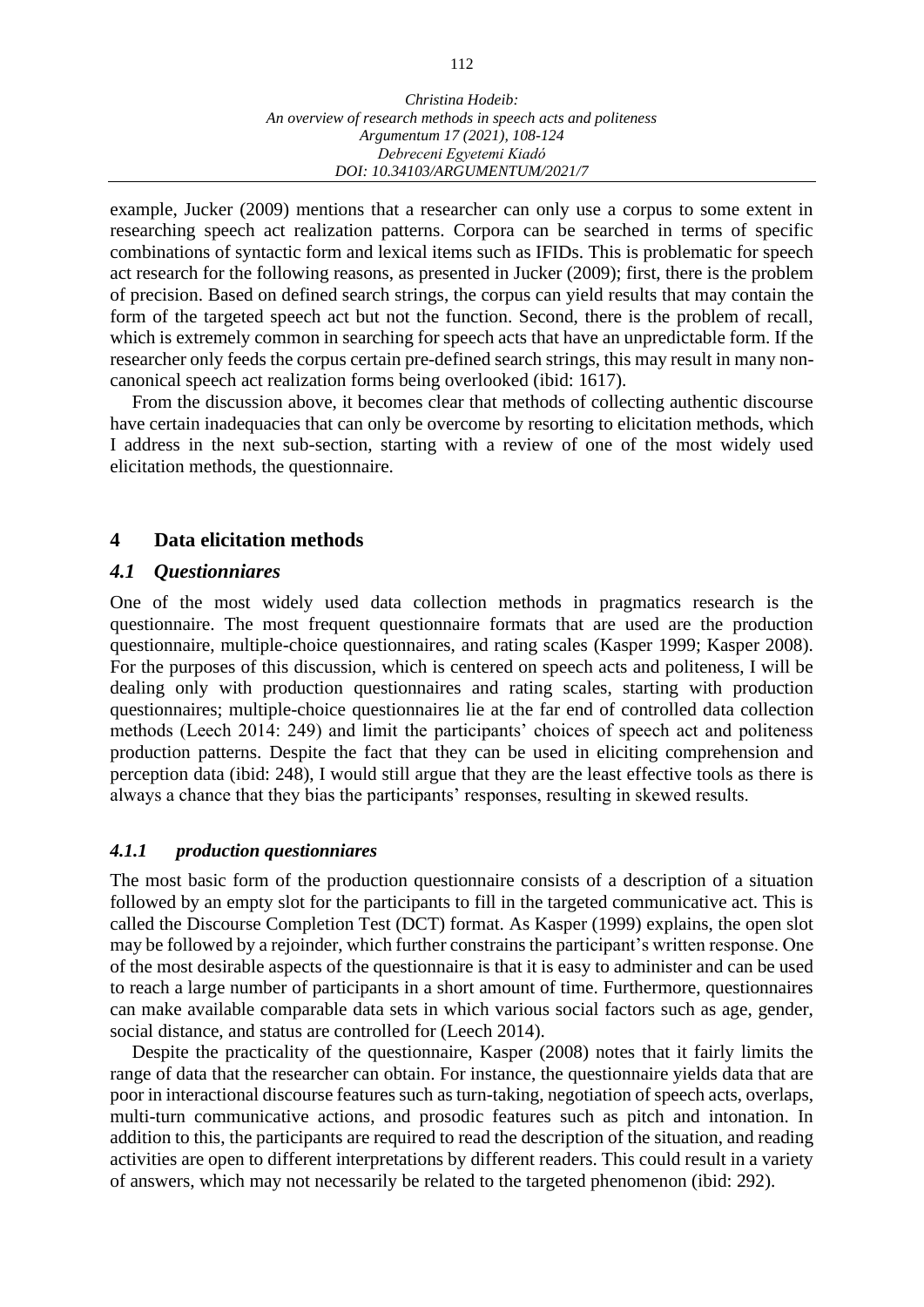However, in spite of validity and reliability concerns, researchers, who have been interested in comparing questionnaires with other research tools, maintain that questionnaires are still an effective tool in answering specific research questions. For example, Beebe and Cummings (2006) examine whether DCTs can elicit data that resemble spoken discourse by comparing DCT data and naturally-occurring speech in the production of the refusal speech act. Beebe and Cummings (2006) concede that DCT data are not an accurate reflection of naturally-occurring speech; among other things, DCT data are shorter, less versatile in the choice of refusal strategies, do not reflect actual wording choices nor accurate rate of speech occurrence. However, Beebe and Cummings (2006: 80–81) still support the use of DCTs in collecting data. DCT data, they argue, seem to be effective in eliciting stereotypical speech act formats and the canonical shapes of different speech acts for language speakers. Moreover, DCT data provide researchers with important insights into the social and psychological factors that influence speech act performance.

Similar to Beebe and Cummings (2006), Golato (2003) analyzes DCTs and naturallyoccurring speech in the context of the speech act of compliment responses. The basic claim of this article is that no one research tool is completely sound in analyzing speech acts and naturally-occurring discourse. Based on two data sets of German compliment responses, Golato (2003) comes to the conclusion that for the study of actual language use and the analysis of how rules of speech organization and sequencing are tacitly deployed, DCTs are clearly not the best choice. However, DCTs are quite effective if the aim of the research is identifying what the speakers think they would say as opposed to what they actually say. Overall, DCTs are a good first-stage research tool that taps into the participants' metapragmatic awareness, belief systems, and cultural values (Golato 2003: 111).

More recently, Barros García and Terkourafi (2015) report on the use of self-report questionnaires and roleplay data for studying first-order politeness. A self-report questionnaire is a sub-type of the written questionnaire, very similar to a DCT. However, the main use of this questionnaire type is not to elicit production data, but to tap into speakers' past experiences, feelings, attitudes, and behaviors in relation to a specific phenomenon (Barros García & Terkourafi 2015). The researchers call for a synthesis of self-report questionnaires and roleplay data for a better and more comprehensive view of politeness. More specifically, according to Barros García and Terkourafi (2015: 234), if self-report questionnaires are designed with care and attention, they constitute a good tool for validating observational data "by providing us with targeted access into the participants' internalized standards and understandings of politeness."

Barros García and Terkourafi (2015) base the above-mentioned recommendations on the results of two studies they conducted in order to study first-order politeness in Peninsular Spanish and American English. In the first study, Barros García and Terkourafi (2014) used a self-report questionnaire, and in the second, they used roleplay situations (Barros García and Terkourafi 2015). The aim of the two studies was to compare the politeness production of NS of American English, NS of Peninsular Spanish, and Non-native speakers of Spanish whose L1 is American English. The comparison was to identify how much L1 speakers of American English exhibit Spanish norms of politeness when they use Spanish and how much transfer from L1 can be found in their performance. Another objective of the study was to test the claim that Americans tend to value autonomy whereas the Spanish can be characterized as more leaning towards rapprochement and solidarity. The results of the two studies and the comparison of self-report and roleplay situation data show that the two methods not only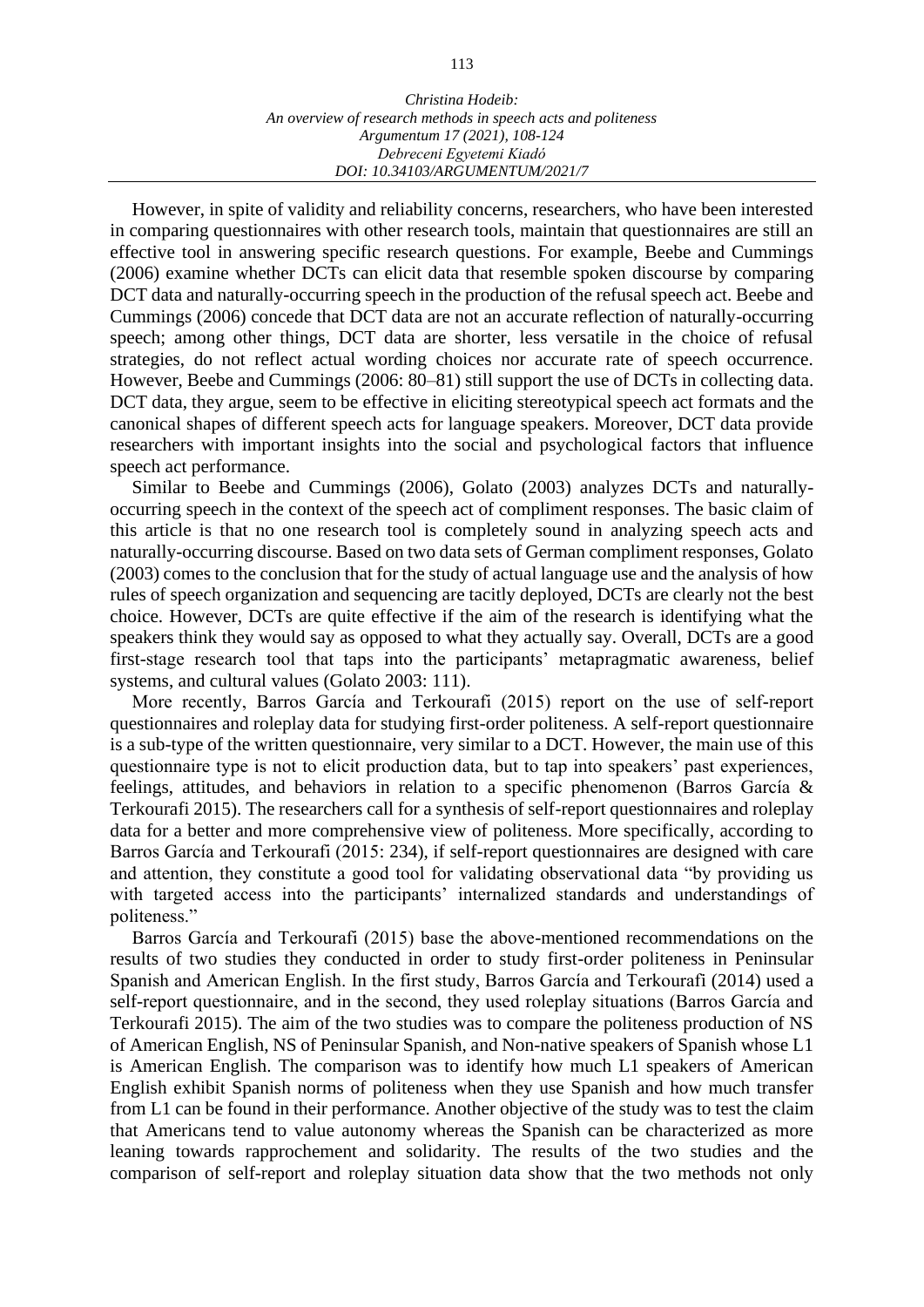complement each other and support the findings in each study, but the findings offer insights that would otherwise be impossible to obtain had it not been for the combination of the two methods. These insights relate to the participants' expectations of politeness in certain contexts, in addition to their definitions of politeness. For instance, the comparison revealed an inconsistency between the way the Spanish define politeness (as reported in the questionnaire) and the way they act out politeness (as analyzed in the roleplay data). This sheds light on the fact that self-reports yield prototypical views that have basis in the moral/cultural norm system. However, the views do not necessarily correspond to people's actual behavior.

As can be seen so far, the methodological studies of DCTs compared to other methods and other studies (Bardovi-Harlig & Hartford 1992; Yuan 2001) report a marked difference between the types of data given by DCTs and naturally-occurring data, and even data obtained via some other elicitation methods such as roleplays, to be discussed below. DCT data are shorter, less versatile, and do not show the interactional aspects of speech acts and other communicative acts in general. However, the studies also show that production questionnaire methods are valid in as far as they are effective in eliciting prototypical, stereotypical, and metapragmatic data about different pragmatic phenomena including speech acts and politeness.

#### *4.1.2 Rating scales*

Kasper (1999) considers rating scales a sub-type of the questionnaire. Elsewhere, Leech (2014) maintains that they are a variation of multiple-choice tasks. In any case, rating scales require speakers to indicate their evaluation/perception of a specific pragmatic phenomenon by choosing a specific value/label among a range of other values. Participants may also be asked to reorder a set of linguistic utterances, relative to a specific measure of evaluation, such as grammaticality, appropriateness, politeness, etc. Rating scales are popular not only in pragmatics research but also in sociolinguist research and research in theoretical linguistics, especially experimental syntax, in which they are used to elicit grammaticality judgements. For example, Squires (2021) maintains that ratings scales can be used to obtain native speakers' evaluations of the sociolinguistic status of some syntactic structures by asking the participants to rate the speakers of those structures in terms of intelligence, education, and class background.

As Collins, Guitard, and Wood (2009) explain, the major advantage of rating scales is that they can be used to elicit the judgements of a large number of participants in a short amount of time. Furthermore, Endresen and Janda (2016: 221) argue, following Dubois (2013), that rating scales are useful in giving quantitative values to essentially qualitative data in order to make them "amenable to statistical analysis." However, in choosing the most appropriate rating scale type, the researcher needs to take into consideration the number of values on the scales and how such values are to be labelled. As far as the length of the rating scale is concerned, Schütze (2016) argues that too many value points might elicit "spurious distinctions" among participants, whereas too few value points may cloud over true distinctions and thus inhibit meaningful results. Morgado et al. (2017) argue in favor of short scales in that they have the advantage of being less demanding on the participants. At the same time, since rating scales are useful for statistical analyses, from the point of view of statistics, the more values there are, the more reliable the scale will be, specifically in terms of obtaining higher alpha values (ibid: 16). Concerning the labelling of the values on the scale, original Likert-scale formats contain only numerical values, but Likert-type scales may include verbal descriptions for the values on the scale. In this case, Ellis (1991) does not recommend labelling the middle value "not sure,"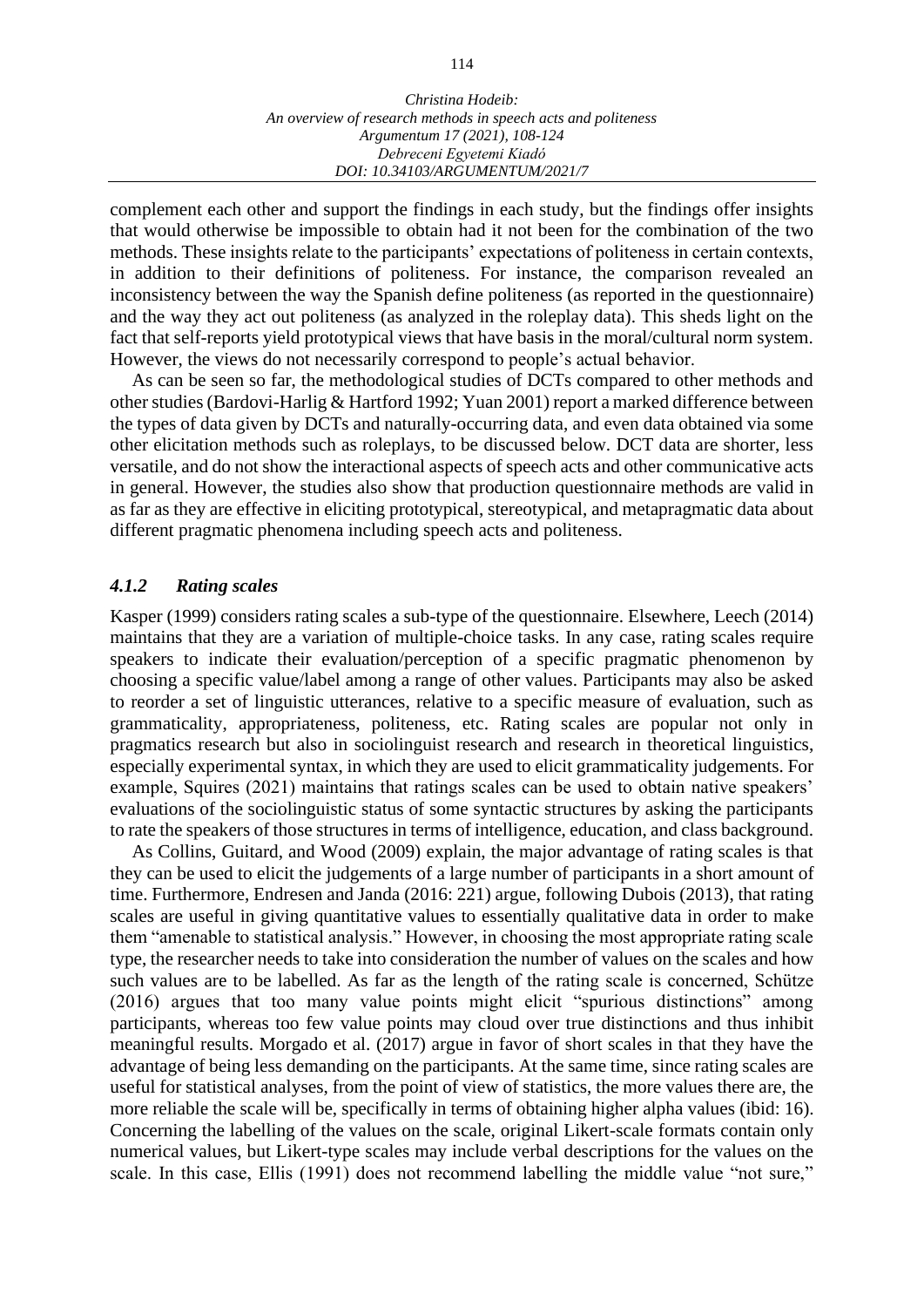because it implies the participants' inability to make a judgement concerning the targeted structure. Thus, if this is not taken into consideration, the researcher might miss out on cases in which the participants genuinely are not sure about the grammaticality of a sentence (cited in Schütze 2016).

As far as research in pragmatics is concerned, Kasper and Dahl (1991) explain that rating scales are used in eliciting perception and comprehension data. In a way, then, rating scales are metapragmatic judgments that elicit participants' offline comprehension, since the rating is concerned with decontextualized utterances. Thus, the ratings represent participants' permanent pragmatic knowledge (ibid: 219). Finally, Kasper and Dahl (1991) conclude that rating scales, when combined with other data collection methods such as roleplays, DCTs, and interviews, provide an empirical basis for explaining patterns of speech act and politeness realization patterns in relation to participants' evaluations of the values of contextual factors such as distance, status, the degree of imposition, and a host of other factors. Moreover, such ratings are an indication of native speakers' intuitions about the values of different social factors, which help the researcher in refining and improving the research design. For example, devising apology roleplay situations can benefit from native speakers' intuitions about the severity of different offense, so more situations can be introduced in line with different degrees of perceived severity.

Rating scales have been especially popular in interlanguage pragmatics research also. Different researchers were interested in examining speech act and politeness perceptions by non-native speakers in comparison with native speaker judgements. The variety of studies aimed to examine perceptions of politeness in speech acts such as requests (Carrell & Konneker 1981; Tanaka & Kawade 1982), apologies (Olshtain & Cohen 1983; Bergman & Kasper 1993), and request and apologies (Olshtain & Blum-Kulka 1985) by native and non-native speakers.

With the developments of politeness and speech act research, rating scales have continued to be a popular tool in more recent studies of politeness and speech acts. The focus of these studies has been more on native speakers' perceptions and evaluations of various phenomena such as the politeness of speech acts (Chang & Haugh 2011; Haugh & Chang 2019 on perceptions of politeness in apologies), the sincerity of speech acts (Pinto 2013 on requests), and evaluations of attentiveness (Fukushima 2009). Having discussed questionnaire sub-types, pointing out their advantages and disadvantages, as shown in the literature, I now move on to discuss another popular elicitation method, roleplays.

#### *4.2 Roleplays*

Although not as frequently used as questionnaire-type tools, roleplays have been fairly popular in speech act studies for the examination of both native and non-native speaker production (Kasper 1999). Kasper (1999) defines roleplays as a type of oral data elicitation method in which participants are presented with a description of a situation and are asked to act out a role. She explains that roleplays can be distinguished in terms of the degree of interaction. On the one hand, in closed roleplays, the participants' responses are limited by the outcome of the speech act, which is indicated in the description of the situation. On the other hand, in open role plays, the way the participants interact is in no way predefined (Kasper 1999). As Leech (2014: 253) argues, the distinguishing characteristic of open roleplays is that the interlocutors have the chance to interact realistically, which can yield rich sources of data.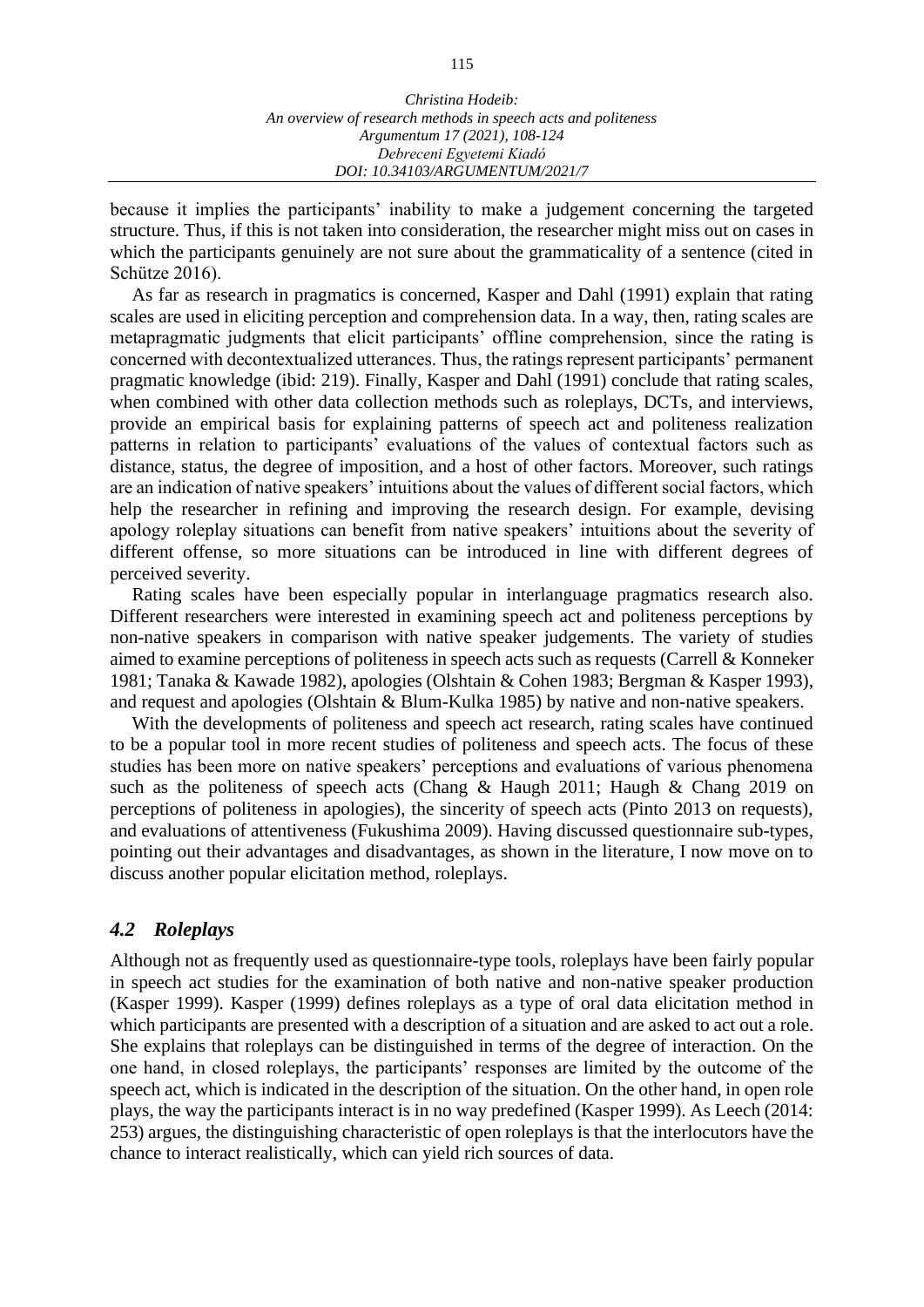It has been pointed out that roleplays approximate authentic discourse on many levels (Kasper & Dahl 1991; Sasaki 1998). For example, roleplays can show how the participants negotiate different speech acts that span multiple turns (Leech 2014). In addition to this, Kasper (1999) adds that roleplays exhibit many of the features that are characteristic of naturallyoccurring discourse such as interruptions, backchannels, overlaps, turn-taking, and conversational management. Most importantly, roleplays facilitate the analysis of multiple turns, with special reference to the role of the interlocutor's uptake. Finally, in roleplays, the researcher has full control over the social variables that may be incorporated in the description of the situations, which not only allows the researcher to examine the influence of such factors over speech act production strategies but may also show how the values of such factors may be negotiated and reassessed by the participants.

However, as Rintell and Mitchell (1989) maintain, a possible disadvantage for roleplays is that the researcher cannot know the extent to which the data obtained really represent what the participants would actually say in natural speech situations. Moreover, roleplay situations may appear like a test, which would lead participants to accommodate their responses (Ritnell & Mitchell 1989: 251). Similarly, Kasper (1999) points out that the question of the validity of the data obtained by elicitation is always present.

In line with the above-observations, several studies have examined the type of data obtained by roleplays, often in comparison with other data collection methods. One of the early studies to compare roleplay data with DCT data is Ritnell and Mitchell (1989). The aim of the study was to investigate whether the data obtained from oral roleplay situations differ from those obtained by written DCTs. Moreover, if any differences did arise, the researchers aimed to examine the implications of such differences on the study of interlanguage pragmatics. Rintell and Mitchell (1989) compared written and oral responses to the speech act of request, obtained from non-native and native speakers of English. The results of the study indicated that the two data sets, from the written and the oral elicitation methods, exhibited many more similarities than differences. According to Rintell and Mitchell (1989), this is indicative of the possibility that the difference between the written and the oral modes of elicitation does not correspond to the difference between written and spoken language. However, the researchers identified some key differences. The oral production of the non-native speaker groups was longer than the written data. Another difference related to the frequency of direct request strategies, from both native and non-native speakers, in two situations. Rintell and Mitchell (1989: 271) concluded that the differences, despite being found, are "not readily apparent." Rather, the differences could be ascribed to interactions between the method and the learners themselves, in some situations, and to interactions between method and situational variables, in other situations.

Another study that examined the data obtained by roleplays is Sasaki (1998), who examined the production of the speech act of refusal by Japanese EFL learners, and compared the type of data obtained by closed roleplays and production questionnaires. Data were analyzed in terms of response length, content, and native speaker evaluations of the responses. Sasaki (1998) concludes that the two methods yield somewhat different data types. More specifically, roleplay data were longer and displayed a wider range of refusal strategies. Overall, she explains that roleplays are good in analyzing frequencies of speech act strategy occurrence and in eliciting a more "dynamic" interaction between the participants and the context (ibid: 479).

Turnbull (2001), in a study of request refusal strategies, compared naturally-occurring data with the data obtained from the following elicitation techniques: experimental techniques, roleplays, oral discourse completion, and written discourse completion. The aim of this study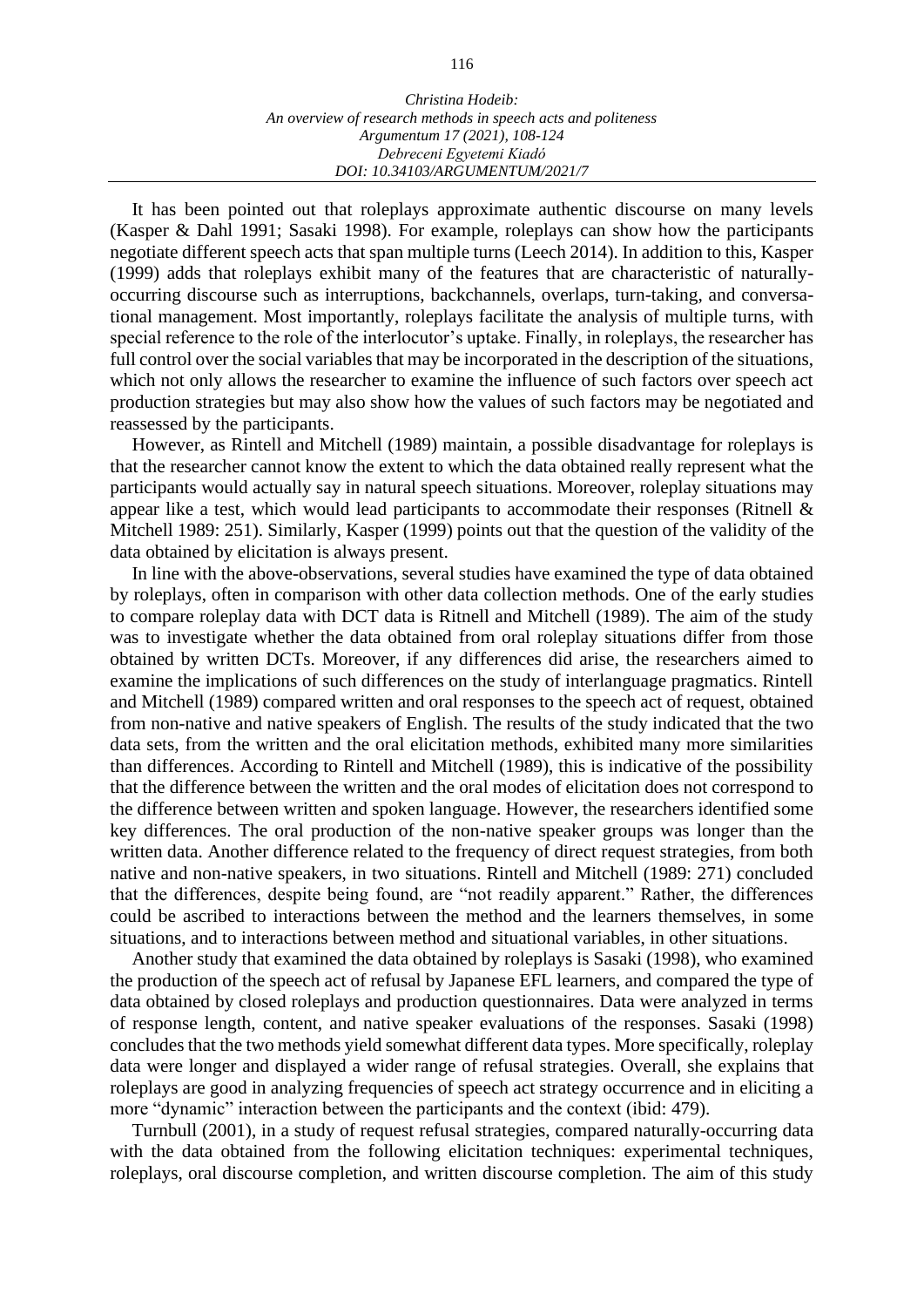was to test the hypothesis that more facework is invested in refusals of requests by higher status addressees than by lower status addressees. Manipulation of the request situations, in terms of the status of the addressee, was introduced with all the methods except for the naturallyoccurring data. The results of Turnbull's (2001: 48) study show that, at various levels, the data obtained by the roleplays and the experimental techniques closely resembled those yielded by naturally-occurring discourse. At the same time, oral and written discourse completion techniques generated "non representative and overly simplified data." However, roleplay data were somehow forced in comparison with experimental and naturally-occurring data. Turnbull (2001) concludes that because roleplays are time consuming, and natural discourse does not allow for the control of variables, experimental techniques are the most preferred pragmatic data elicitation method.

Finally, Félix-Brasdefer's (2007) study is an investigation into the reliability and validity of pragmatics research. Félix-Brasdefer (2007) compared open roleplay data to naturallyoccurring data in the production of the speech act of request. The results of the study show that naturally-occurring data requests are longer, more varied, contained more instances of idiomatic expressions, and displayed a wider range of prosodic features. Some of the features that were found very frequently in the naturally-occurring data were either absent from roleplay data or infrequently occurring. Such features included elliptical requests, among others. However, the results also proved that roleplay data are both reliable and valid. They are reliable because the data contained the same forms and frequencies of strategies of requesting that were identified in previous studies on Mexican Spanish. As far as validity is concerned, Félix-Brasdefer (2007) maintains that the roleplay data approximated naturally-occurring discourse to some degree. For instance, roleplays yielded such data types as conversation openings and closings, attempts at negotiating requests, and frequent instances of conventional indirectness, which are all characteristic of natural discourse. Finally, the overall conclusion that Félix-Brasdefer (2007) draws is that, despite the superiority of naturally-occurring data, roleplays have some advantages over naturally-occurring data; in addition to being controlled for various social factors, roleplays can be replicated to generate comparable interactional data sets. In the next section, I discuss interviews, which are one of the most popular research tools in qualitative research.

# *4.3 Interviews*

Interviews are omnipresent across different aspects of social life, and because the interview format is such a well-known source of knowledge, it is the most popular tool for qualitative data collection (Dörnyei 2007; Rolland, Dewaele & Costa 2020). Interviews are especially popular in applied linguistics and pragmatics research, and they are used to collect a wide range of data including the participants' beliefs about a particular phenomenon and their self-reports about language-related behaviors (Rolland, Dewaele & Costa 2020). Kasper (2008) adds that interviews can be used as a method of triangulation or as the main source of collecting data. Kasper (2008), however, warns that interviews should not be taken as accurate externalizations of stable states of knowledge; given the interactional pattern of the question-answer format, the answer is always going to be contingent on the question, and in a way co-constructed by it.

According to Dörnyei (2007: 135–136), there are three types of interviews, the choice of which depends on the researcher's objectives. Structured interviews are designed based on a specific number of fixed questions, which are asked by the researcher to elicit focused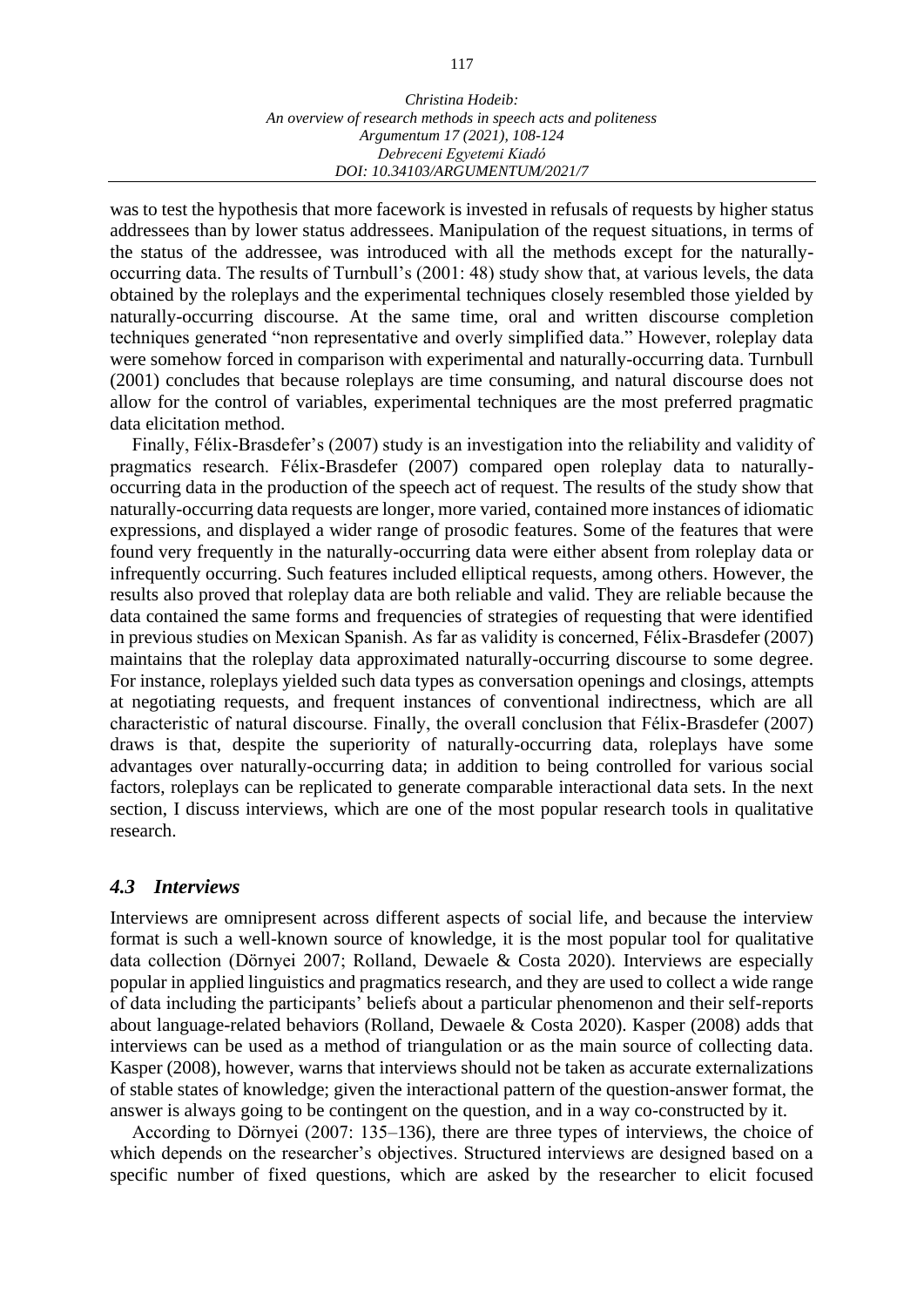information on a specified domain of interest. This interview format is preferred when the researcher is aware of what s/he does not know and can use questions to arrive at important answers. Structured interviews, thus, yield comparable sets of data, but they are limited in as far as they are inflexible and do not accommodate the interviewee's drifting in a different direction from that of the research questions. The structured interview constitutes one extreme, and at the other end of the extreme is the unstructured interview. In this format, the direction of the talk is totally left to the interviewees' control, with minimal interference from the interviewer. This type of interview is beneficial when the aim is to elicit personal narratives that require a high amount of relaxation from the interviewee, and thus, their success is related to the degree of rapport between the interviewer and the interviewee. Finally, the most popular format of interviews is the semi-structured interview, in which the interviewer has a scheme of specific questions, but at the same time, the interviewee is allowed to go into different directions that may yield insightful data in unexpected areas/ways.

As Kasper (2008) explains, the interview is especially appropriate for research models that aim to explore various research questions by taking the perspective of the users/speakers. In addition to this, Dörnyei (2007: 143) argues that one of the advantages of interviews is that they can be used to gather in-depth data about a range of different topics. Moreover, interviews are "socially acceptable" methods of data collection, and so people feel relaxed about them. However, interviews have several disadvantages. If the interview questions are not worded with enough neutrality, there is always the chance of responses being influenced by the social desirability bias. Furthermore, the participants may either be too shy to give any sufficient commentaries or too talkative, which would also lead to long but non-useful data (ibid: 144).

That interviews have always been popular in pragmatics research is attested in the body of research in which interviews are used, mostly in combination with other data collection methods, to shed more light on the phenomenon under investigation. For example, in an early study on politeness-related attitudes and beliefs, Blum-Kulka (2005) used a variety of structured, semi-structured, and open interviews to elicit information from Israeli informants related to politeness in Israel, attitudes towards (in)directness, and the various request strategies used in different social settings.

More recently, Fukushima (2011), in a cross-cultural and cross-generational study, examines the demonstration of attentiveness by Japanese and American participants. The aim of the research was to examine whether there were differences in the demonstration of attentiveness in the two groups and for what reasons. The data were collected using questionnaire items and interviews. The interviews were important in confirming the results obtained from the questionnaire and in giving a more in-depth account of the participants' choices in the questionnaire. Similarly, Fukushima (2013) investigated the evaluation of (im)politeness through an examination of attentiveness by Japanese and American participants, in a crosscultural and cross-generational research design. Fukushima (2013) points out that complex factors influence the evaluation of attentiveness, but that the combination of questionnaire and interview data serves to untangle such complexity.

Finally, Chang and Haugh (2011) and Haugh and Chang (2019) used interviews in combination with rating scales to investigate the (im)politeness perceptions of a naturallyoccurring apology. In these two studies, the researchers examined the perceptions of native speakers of Australian English and native speakers of Taiwanese Mandarin. The follow-up interviews served to clarify the participants' ratings of (im)politeness and to shed more light on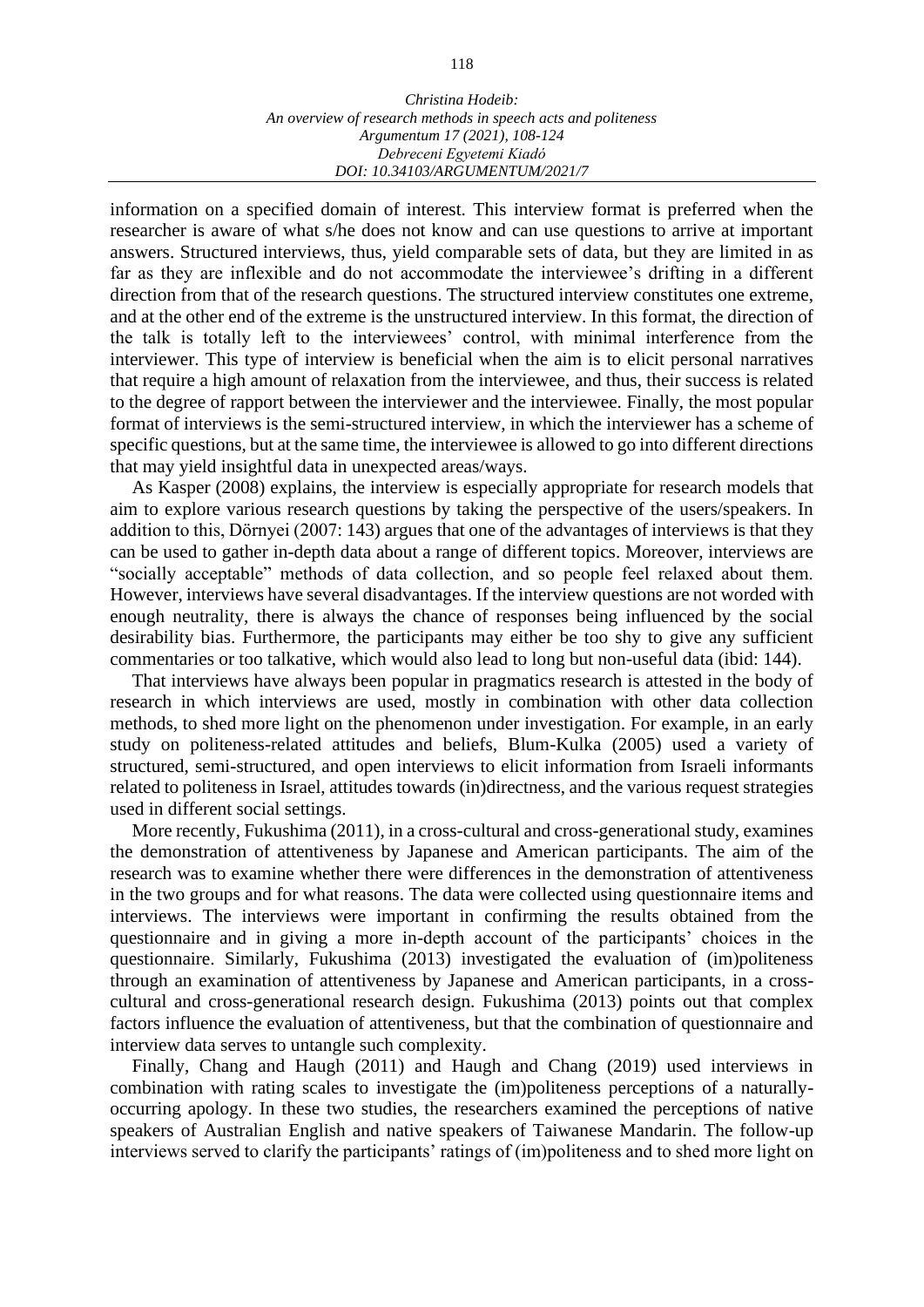the moral norms/cultural schemata that motivated the intercultural and intracultural variability in perceptions, as displayed by the participants' rating choices.

#### **5 Discussion**

The advantages and disadvantages of different data collection methods show that these methods can be used in examining not only the production of a wide range of linguistic phenomena but also speakers' comprehension and perceptions of such phenomena. Moreover, most of the reviewed methods can be used in both quantitative and qualitative studies. However, this plethora of research tools makes it all the more imperative for the researcher to carefully weigh the respective advantages of each tool in the design process. In fact, the review presented in this paper shows clearly that, following Jucker (2009), no single method provides one satisfactory set of results. For example, in examining the production of speech acts and various politenessrelated phenomena, naturally-occurring data are beneficial in as far as presenting authentic, fully-developed, and contextualized discourse is concerned. Naturally-occurring data, however, are limiting in many respects; they cannot be controlled for social variables, they may not be available in large enough volume and frequency to allow the researcher to draw generalizable conclusions, they are time-consuming, and they may not be readily available for a large number of speech acts such as criticism and apologies. Furthermore, other tools such as corpora are not necessarily available in all languages, and they suffer from the inherent tagging problem. On the other hand, elicitation methods such as roleplays and questionnaires provide a viable alternative that could go beyond limitations of time and practicality. More specifically, roleplays are capable of eliciting data that can be controlled for social variables, which are important in studying a variety of speech acts such as requests, apologies, and compliments. In addition to this, as has been proved by multiple studies, roleplay data approximate authentic speech on so many levels including negotiability, versatility of speech act strategies and frequencies of occurrence, as well as discourse features such as interruptions and self-corrections. Therefore, in order for production to be fully examined, it seems best if both naturallyoccurring data collection methods and elicitation methods are combined; questionnaires, for instance, are good in generating a first approximation of prototypical data as a first step in the research. A next step might include using roleplays for obtaining comparable data sets that can be examined in terms of the influence of social factors. Finally, the results of the first two stages might be validated and enriched by the use of corpora, for example, which can yield large amounts of data that are amenable to quantitative analyses and can be used in making generalization, based on sample size.

Speech act and politeness perceptions can also be examined using the methods reviewed throughout this paper. Similar to the discussion on the triangulation of methods in production studies, triangulation can also be used for obtaining a more in-depth understanding of native and non-native speaker perceptions. For example, a researcher can use self-report questionnaires for tapping into speakers' prototypical evaluations, beliefs, and attitudes about speech act and politeness production and perception. Then, the researcher can benefit from interviews in eliciting the speakers' opinions and explanations for their attitudes and perceptions. In a similar vein, rating scales can be used in generating statistical data about speaker perceptions, and such data can be then complemented by follow-up interviews that afford the researcher explanations about observable trends that cannot otherwise be obtained.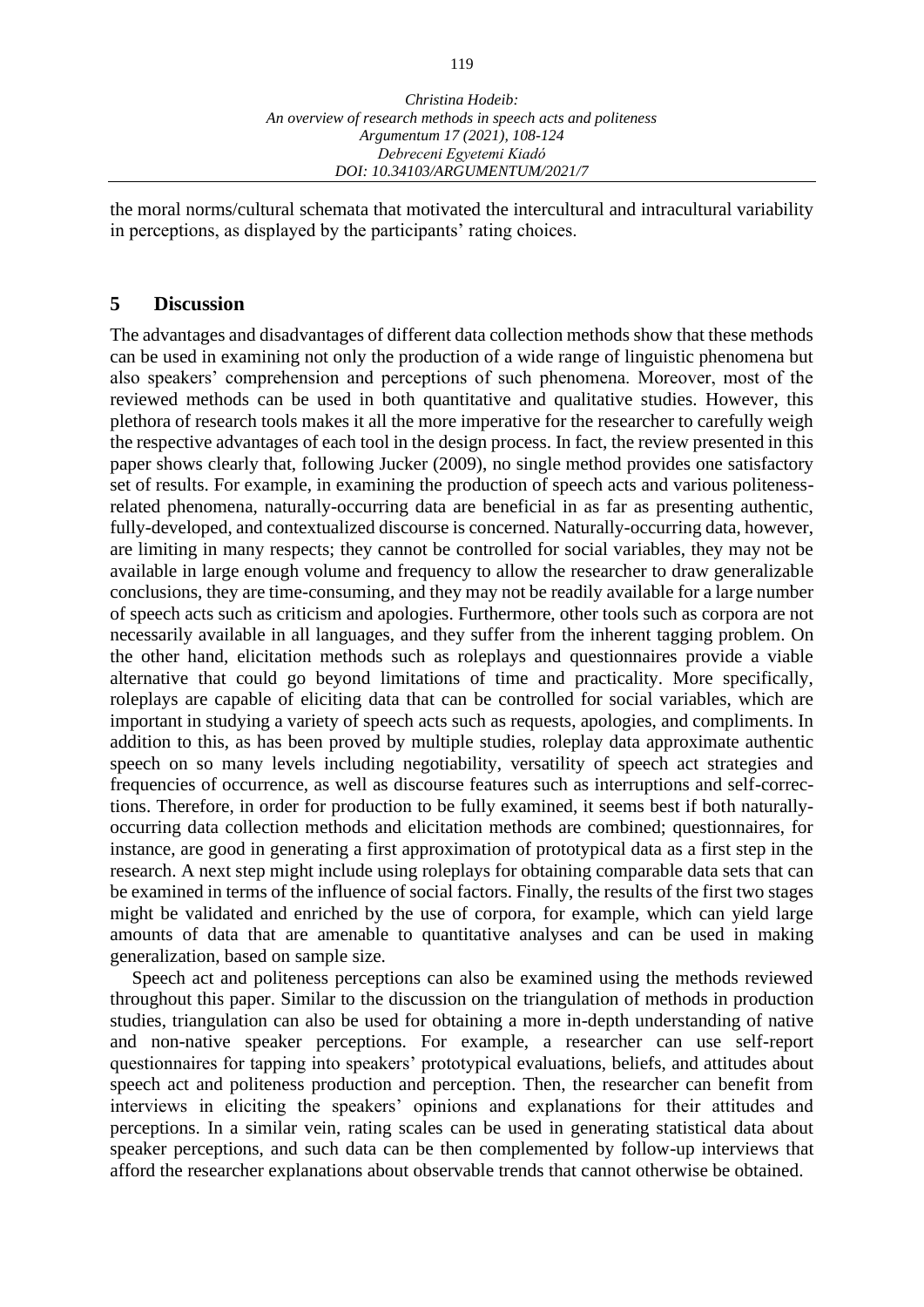However, the importance of incorporating multiple research tools, triangulation, can be most appreciated in researching multi-faceted phenomena, such as politeness, with its expressive/ linguistic production, evaluative, and metapragmatic dimensions (Eelen 2001; Watts 2003). Therefore, given the multi-layered nature of such phenomena as politeness, using a multimethod research design is essential in examining each aspect of politeness and in arriving at a proper and holistic analysis of the metapragmatics of politeness and its production and evaluation. Needless to say, the need for triangulation extends to any complex linguistic phenomenon and should be incorporated in any research design.

Based on this discussion, in line with Jucker (2009), I argue that the research design must be based on the research objectives and that triangulation should be adopted in order for the researcher to obtain a deeper understanding of the research object. Moreover, as Márquez Reiter and Placencia (2005) maintain, triangulation boosts the validity and the reliability of the research design and the obtained results; each method complements the other and the shortcomings of each can be avoided if the researcher employs a multi-method scheme of data collection. This applies especially in the case of quantitative and qualitative data in that the former are used in avoiding the biases of qualitative data analysis. At the same time, qualitative methods can be used in explaining observable trends obtained by quantitative methods.

#### **6 Conclusion**

This paper provides a brief overview of data collection methods in speech act and politeness research and aims to present support for a research design based on triangulation of methods. Throughout the paper, I showed the application of different research methods in researching speech acts and politeness and highlighted their respective advantages and disadvantages, as reported in previous studies. Based on this discussion, the results of the cited studies, and the different aspects that can be examined in relation to speech acts and politeness research, it becomes clear that using one data collection method is not enough and falls short of presenting a comprehensive view of the phenomenon under study. Above all, the research objectives should guide the choice of the most appropriate research tool(s), and the role of the researcher is to choose the optimal research design, incorporating different data collection methods, by a close inspection of how each tool can be used to analyze a different aspect of the object of study. The overall outcome of integrating multiple research tools is a more valid research design, more reliable results, and a deeper understanding of the investigated phenomenon. Finally, investing in technological advances might be a venue worth pursuing in addressing the challenges of data collection not only in pragmatics but in linguistics more generally. For example, modern, personal recording devices might be used in reducing the intrusiveness of traditional recording methods and the observer's paradox by having the participants record themselves.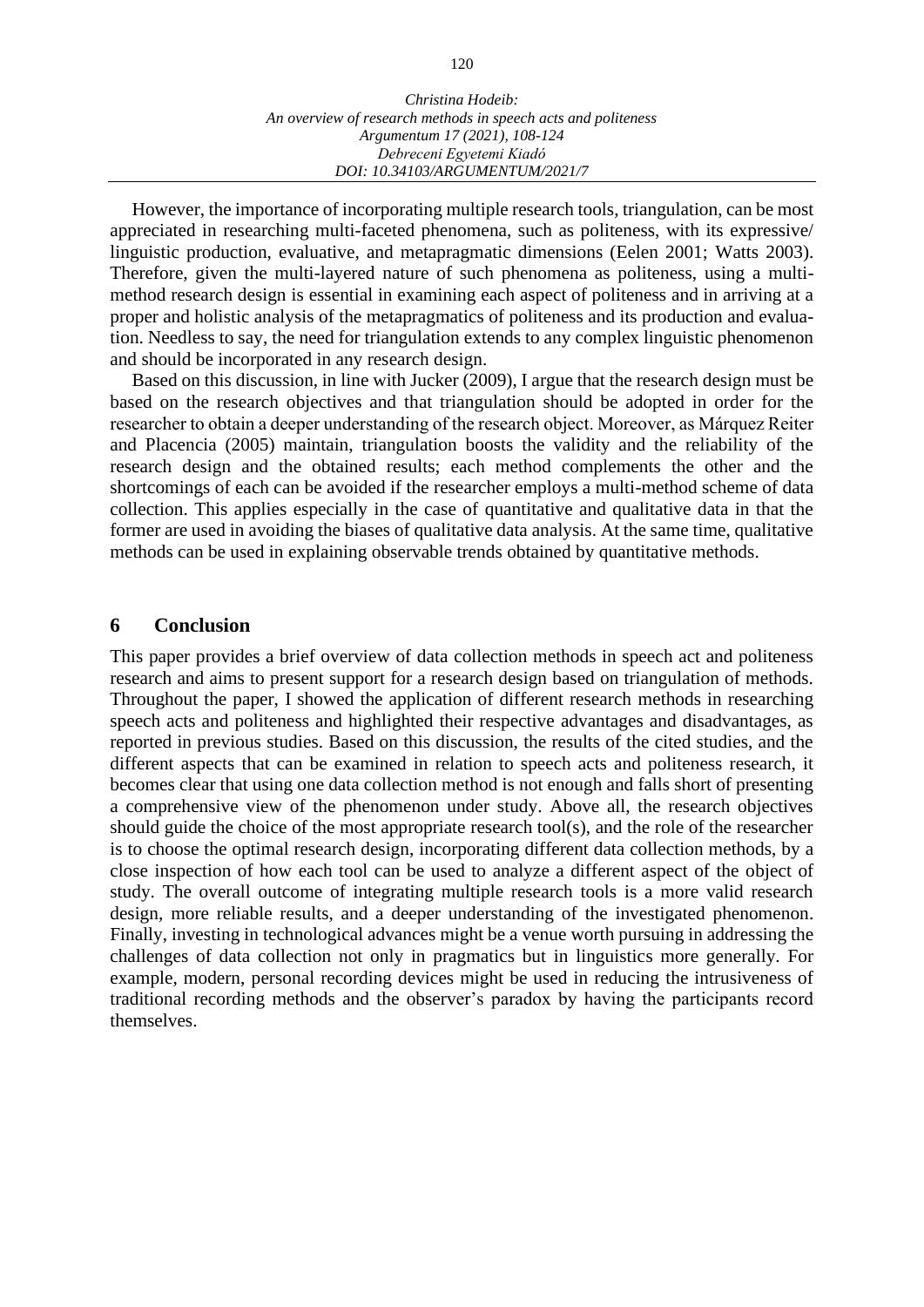*DOI: 10.34103/ARGUMENTUM/2021/7*

#### **References**

- Bardovi-Harlig, K. & Hartford, B. (1992): Experimental and Observational Data in the Study of Interlanguage Pragmatics. *Pragmatics and Language Learning* 3, 33–52.
- Barros García, M. J. & Terkourafi, M. (2014): First-order Politeness in Rapprochement and Distancing Cultures: Understandings and Uses of Politeness by Spanish Native Speakers from Spain and Spanish Nonnative Speakers from the U.S. *Pragmatics* 24.1, 1–34. <https://doi.org/10.1075/prag.24.1.01bar>
- Barros García, M. J. & Terkourafi, M. (2015): Combining Self-Report and Role-Play Data in Sociopragmatics Research: Towards a Methodological Synthesis. In: Beeching, K. & Woodfield, H. (eds.): *Researching Sociopragmatic Variability Perspectives from Variational, Interlanguage and Contrastive Pragmatics.* UK: Palgrave Macmillan, 230–250. [https://doi.org/10.1057/9781137373953\\_10](https://doi.org/10.1057/9781137373953_10)
- Bednarek, M. (2011): Approaching the Data of Pragmatics. In: Bublitz, W & Norrick, N. R. (eds.): *Foundations of Pragmatics*. Berlin: De Gruyter Mouton, 537-559. <https://doi.org/10.1515/9783110214260.537>
- Beebe, L. M. & Cummings, M. C. (2006): Natural Speech Act Data Versus Written Questionnaire Data: How Data Collection Method Affects Speech Act Performance. In: Gass, S. & Neu, J. (eds.): *Speech Acts Across Cultures*: *Challenges to Communication in a Second Language*. Berlin: De Gruyter Mouton, 65–88. <https://doi.org/10.1515/9783110219289.1.65>
- Bergman, M. L. & Kasper, G. (1993): Perception and Performance in Native and Nonnative Apology. In: Kasper, G. & Blum-Kulka, S. (eds.): *Interlanguage Pragmatics*. NY: Oxford University Press, 82–107.
- Blum-Kulka, S. (2005): The Metapragmatics of Politeness in Israeli Society. In: Watts, R. J., Ide, S. & Ehlich, K. (eds.): *Politeness in language: Studies in its History, Theory and*  Practice. 2<sup>nd</sup> ed. Berlin: Mouton de Gruyter, 255–280.
- Blum-Kulka, S. & Olshtain, E. (1984): Requests and Apologies: A Cross-cultural Study of Speech Act Realization Patterns (CCSARP). *Applied Linguistics* 5.3, 196–213. <https://doi.org/10.1093/applin/5.3.196>
- Carrell, P. L. & Konneker, B. H. (1981): Politeness: Comparing Native and Nonnative Judgments. *Language Learning* 31.1, 17–30. <https://doi.org/10.1111/j.1467-1770.1981.tb01370.x>
- Clark, H. H. & Bangerter, A. (2004): Changing Ideas about Reference. In: Noveck, I. A. & Sperber, D. (eds.): *Experimental Pragmatics*. Basingstoke: Palgrave Macmillan, 25–49. [https://doi.org/10.1057/9780230524125\\_2](https://doi.org/10.1057/9780230524125_2)
- Cohen, A. (2006): Investigating the Production of Speech Act Sets. In: Gass, S. & Neu, J. (eds.): *Speech Acts Across Cultures: Challenges to Communication in a Second Language*. Berlin: De Gruyter Mouton, 21–43.<https://doi.org/10.1515/9783110219289.1.21>
- Chang, W. M. & Haugh, M. (2011): Evaluations of Im/politeness of an Intercultural Apology. *Intercultural Pragmatics* 8.3, 411–442.<https://doi.org/10.1515/iprg.2011.019>
- Collins, C., Guitard, S. N. & Wood, J. (2009): Imposters: An Online Survey of Grammaticality Judgments. *NYU Working Papers in Linguistics* 2, 1–22.
- Dörnyei, Z. (2007): *Research Methods in Applied Linguistics: Quantitative, Qualitative, and Mixed Methodologies*. Oxford: Oxford University Press.
- Dubois, D. (2013): Statistical Reasoning with Set-valued Information: Ontic vs. Epistemic Views. In: Borgelt*,* C., Gil, M. Á., Sousa, J. MC. & Verleysen, M. (eds.): *Towards Advanced*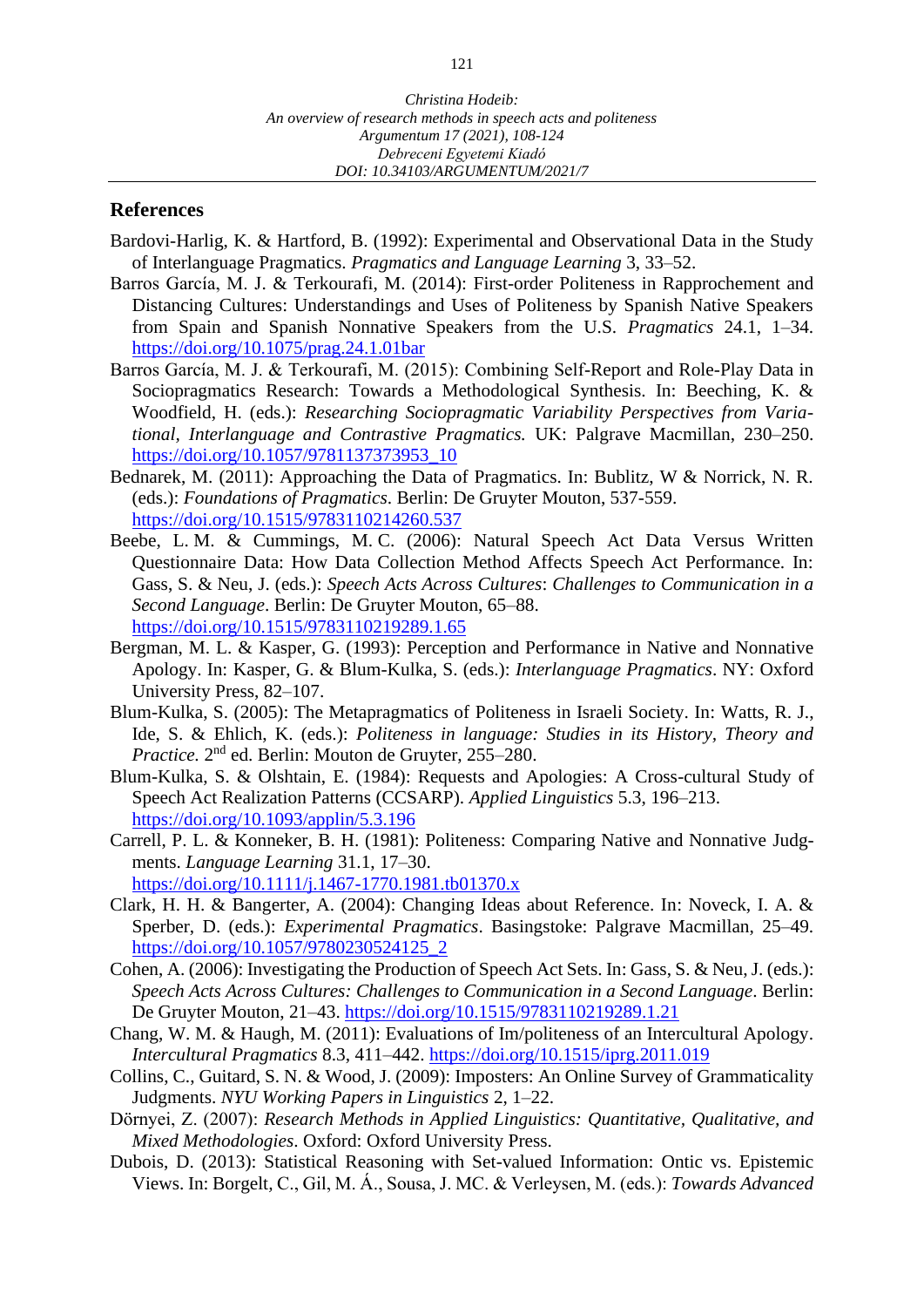*Data Analysis by Combining Soft Computing and Statistics*: *Studies in Fuzziness and Soft Computing*. Berlin: Springer, 119–137. [https://doi.org/10.1007/978-3-642-30278-7\\_11](https://doi.org/10.1007/978-3-642-30278-7_11)

- Eelen, G. (2001): *A Critique of Politeness Theories*. UK: St. Jerome Publishing. Endresen, A. & Janda, L. A. (2016): Five Statistical Models for Likert-type Experimental Data
- on Acceptability Judgments. *Journal of Research Design and Statistics in Linguistics and Communication Science* 3.2, 217–250.<https://doi.org/10.1558/jrds.30822>
- Félix-Brasdefer, J. C. (2007): Natural Speech vs. Elicited Data: A Comparison of Natural and Role Play Requests in Mexican Spanish. *Spanish in Context* 4.2, 159–185. <https://doi.org/10.1075/sic.4.2.03fel>
- Fillmore, C. J. (2011): Corpus Linguistics or Computer-aided Armchair Linguistics. In: Svartvik, J. (ed.): *Directions in Corpus Linguistics*. Berlin: De Gruyter Mouton, 35–60.
- Flöck, I. & Geluykens, R. (2015): Speech Acts in Corpus Pragmatics: A Quantitative Contrastive Study of Directives in Spontaneous and Elicited Discourse. In: Romero-Trillo, J. (ed.): *Yearbook of Corpus Linguistics and Pragmatics: Current Approaches to Discourse and Translation Studies*. Cham: Springer, 7–37. [https://doi.org/10.1007/978-3-319-17948-](https://doi.org/10.1007/978-3-319-17948-3_2) [3\\_2](https://doi.org/10.1007/978-3-319-17948-3_2)
- Fukushima, S. (2009): Evaluations of Politeness: Do the Japanese Evaluate Attentiveness More Positively than the British? *Pragmatics* 19.4, 501–518. <https://doi.org/10.1075/prag.19.4.01fuk>
- Fukushima, S. (2011): A Cross-generational and Cross-cultural Study on Demonstration of Attentiveness. *Pragmatics* 21.4, 549–571.<https://doi.org/10.1075/prag.21.4.03fuk>
- Fukushima, S. (2013): Evaluation of (Im)politeness: A Comparative Study among Japanese Students, Japanese Parents and American Students on Evaluation of Attentiveness. *Pragmatics* 23.2, 275–299.<https://doi.org/10.1075/prag.23.2.04fuk>
- Golato, A. (2003): Studying Compliment Responses: A Comparison of DCTs and Recordings of Naturally Occurring Talk. *Applied Linguistics* 24.1, 90–121. <https://doi.org/10.1093/applin/24.1.90>
- Haugh, M. & Chang, W. M. (2019): "The Apology Seemed (In)sincere": Variability in Perceptions of (Im)politeness." *Journal of Pragmatics* 142, 207–222. <https://doi.org/10.1016/j.pragma.2018.11.022>
- Jucker, A. H. (2009): Speech Act Research between Armchair, Field and Laboratory: The Case of Compliments. *Journal of Pragmatics* 41.8, 1611–1635. <https://doi.org/10.1016/j.pragma.2009.02.004>
- Jucker, A. H. (2018): Data in Pragmatic Research. In: Jucker, A. H., Schneider, K. P. & Bublitz, W. (eds.): *Methods in Pragmatics.* Berlin: De Gruyter, 3–36. <https://doi.org/10.1515/9783110424928-001>
- Kádár, D. Z. & Haugh, M. (2013): *Understanding Politeness*. Cambridge: Cambridge University Press.<https://doi.org/10.1017/CBO9781139382717>
- Kasper, G. (1999): Data Collection in Pragmatics Research. *University of Hawai'i Working Papers in English as a Second Language* 18.1, 71–107.
- Kasper, G. (2008): Data Collection in Pragmatics Research. In: Spencer-Oatey, H. (ed.): Culturally Speaking: Culture, Communication and Politeness Theory. 2<sup>nd</sup> ed. UK: Bloomsbury Publishing, 279–303.
- Kasper, G. & Dahl, M. (1991): Research Methods in Interlanguage Pragmatics. *Studies in Second Language Acquisition* 13.2, 215–247.<https://doi.org/10.1017/S0272263100009955>
- Labov, W. (1972): *Sociolinguistic Patterns*. Philadelphia: University of Pennsylvania Press.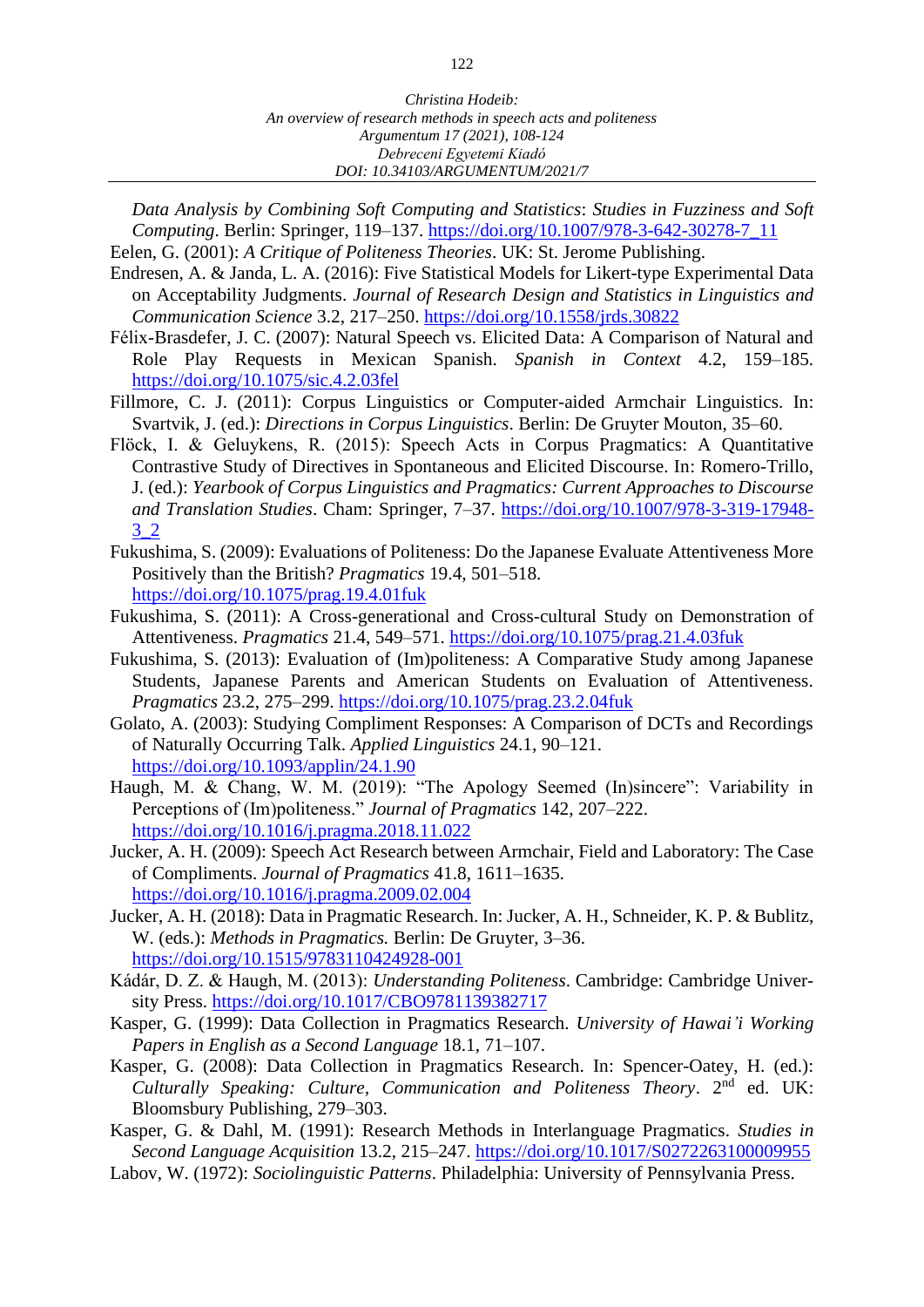- Leech, G. (2014): *The Pragmatics of Politeness*. NY: Oxford University Press. <https://doi.org/10.1093/acprof:oso/9780195341386.001.0001>
- Márquez Reiter, R. & Placencia, M. E. (2005): *Spanish Pragmatics*. UK: Palgrave Macmillan. <https://doi.org/10.1057/9780230505018>
- Mills, S. (2011): Discursive Approaches to Politeness and Impoliteness. In: Linguistic Politeness Research Group (eds.): *Discursive Approaches to Politeness*. Berlin: Mouton De Gruyter, 19–56. <https://doi.org/10.1515/9783110238679.19>
- Morgado, F. F., Meireles, J. F., Neves, C. M., Amaral, A. & Ferreira, M. E. (2017): Scale Development: Ten Main Limitations and Recommendations to Improve Future Research Practices. *Psicologia: Reflexão e Crítica* 30, 1–20. [https://doi.org/10.1186/s41155-017-](https://doi.org/10.1186/s41155-017-0059-7) [0059-7](https://doi.org/10.1186/s41155-017-0059-7)
- O'Keeffe, A., Clancy, B. & Svenja, A. (2011): *Introducing Pragmatics in Use*. London & New York: Routledge.<https://doi.org/10.4324/9780203830949>
- Olshtain, E. & Cohen, A. (1983): Apology: A Speech Act Set. In: Wolfson, N. & Judd, E. (eds.): *Sociolinguistics and Language Acquisition.* Rowley, MA: Newbury House Publishers, 18– 35.
- Olshtain, E. & Blum-Kulka, S. (1985): Crosscultural Pragmatics and the Testing of Communicative Competence. *Language Testing* 2.1, 16–30. <https://doi.org/10.1177/026553228500200103>
- Pinto, D. (2013): Are Americans Insincere? Interactional Style and Politeness in Everyday America. *Journal of Politeness Research* 7, 215–238.<https://doi.org/10.1515/jplr.2011.011>
- Rintell, E. M. & Mitchell, C. J. (1989): Studying Requests and Apologies: An Inquiry into Method. In: Blum-Kulka, S., House, J. & Kasper, G. (eds.): *Cross-cultural Pragmatics: Requests and Apologies*. Norwood, NJ: Ablex, 248–272.
- Rolland, L., Dewaele, J. M. & Costa, B. (2020): Planning and Conducting Ethical Interviews Power, Language and Emotions. In: McKinley, J. & Rose, H. (eds.): *The Routledge Handbook of Research Methods in Applied Linguistics*. London & New York: Routledge, 279–289.<https://doi.org/10.4324/9780367824471-24>
- Sasaki, M. (1998): Investigating EFL Students' Production of Speech Acts: A Comparison of Production Questionnaires and Role Plays. *Journal of Pragmatics* 30.4, 457–484. [https://doi.org/10.1016/S0378-2166\(98\)00013-7](https://doi.org/10.1016/S0378-2166(98)00013-7)
- Schütze, C. T. (2016): *The Empirical Base of Linguistics: Grammaticality Judgments and Linguistic Methodology*. Berlin: Language Science Press. [https://doi.org/10.26530/OAPEN\\_603356](https://doi.org/10.26530/OAPEN_603356)
- Sharma, D. & Podesva, R. J. (2013): Introduction. In: Podesva, R. J. & Sharma, D. (eds.): *Research Methods in Linguistics*. Cambridge: Cambridge University Press, 1–7.
- Squires, L. (2021): Experimental Approaches. In: Aarts, B., McMahon, A. & Hinrichs, L. (eds.): The Handbook of English Linguistics. 2<sup>nd</sup> ed. Oxford: Wiley-Blackwell, 45-61.
- Tanaka, S. & Kawade, S. (1982): Politeness Strategies and Second Language Acquisition. *Studies in Second Language Acquisition* 5.1, 18–33. <https://doi.org/10.1017/S0272263100004575>
- Turnbull, W. (2001): An Appraisal of Pragmatic Elicitation Techniques for the Social Psychological Study of Talk: The Case of Request Refusals. *Pragmatics* 11.1, 31–61. <https://doi.org/10.1075/prag.11.1.03tur>
- Watts, R. J. (2003): *Politeness*. Cambridge: Cambridge University Press.